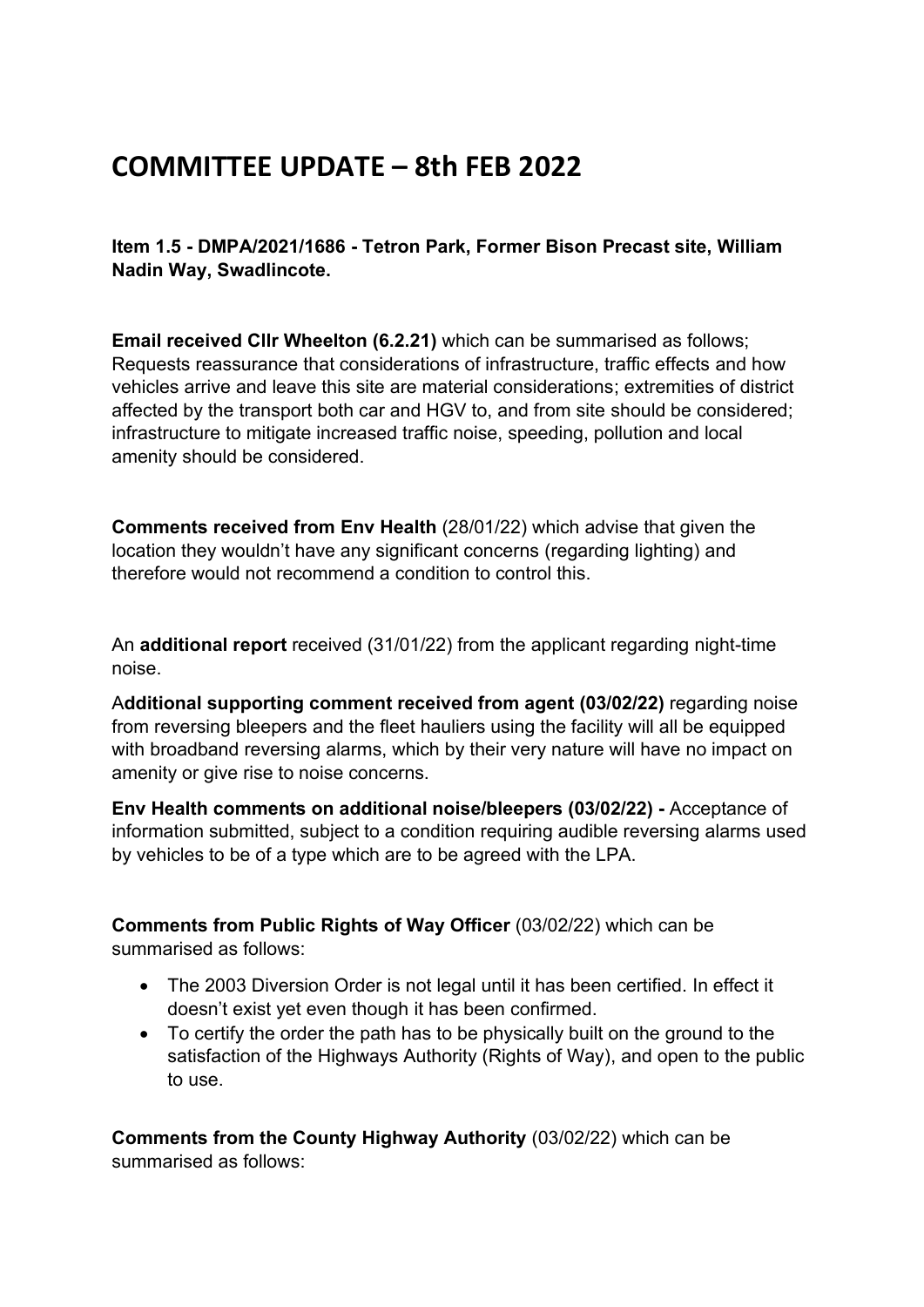- No objection subject to 5 conditions and to agreement on sustainable accessibility requirements contained in Policy INF2, Section 106 funding is sought to create the remaining link of the shared pedestrian/cycle path between Optimum Road and Ryder Close to replace the existing section of footway on the A514 - a 3 metre wide shared use walking and cycling path, is estimated to be £96,750 plus the cost of the relocation of the street lighting columns to the rear of the route.
- Bus services could be improved via S106 payments.
- The existing bus stops closest to the site are basic and don't meet current accessibility standards or have shelters. A contribution should be sought towards bus stop upgrades.

5 Letters of Objection received from members of the public (02/02/22, 05/02/22 which are summarised as follows:-

- Far too much traffic
- 24 hour noise
- ruining the already fragile infrastructure and roads that are currently inadequate for purpose
- We lived with the noise and Dust from Bison from the start, since its closure things have improved massively
- to let a 24/7 distribution depot be built in its place could only be done for financial reasons with no consideration for local residents, the noise of huge lorries and forklifts with reversing sirens being able to be heard for miles around (even when in bed) would be unbearable
- I urge the planning committee to put finance to one side and consider what it would be like to live near it themselves
- I appreciate it would create some jobs but at what cost to local residents?
- Money is not everything.
- Existing road infrastructure unsuitable for huge increase in lorry traffic. Access to motorways will involve unacceptable increase in traffic on local A and B roads. This will cause an increase in traffic on predominately residential areas
- Reversing noises of fork lift trucks and other vehicles will be audible from nearby residential homes particularly in the evenings and nightime therefore reducing quality of life
- Light pollution will be visible for nearby properties as it is a 24 hour site
- Concrete dust from Bison was present in my home to an unacceptable level so we know dust and dirt from this site can travel to my home
- There will be an increase in fumes from lorries causing a decrease in the quality of the air for surrounding properties
- Increase in lorries will impact on the air quality of not only surrounding houses but also schools (eg Stanton Primary School)
- This would create more noise than Bison which was bad enough, 24 hour lorries and fork lifts with reversing hoovers

**Comments received from The National Forest Company (08/02/22)** which can be summarised as follows: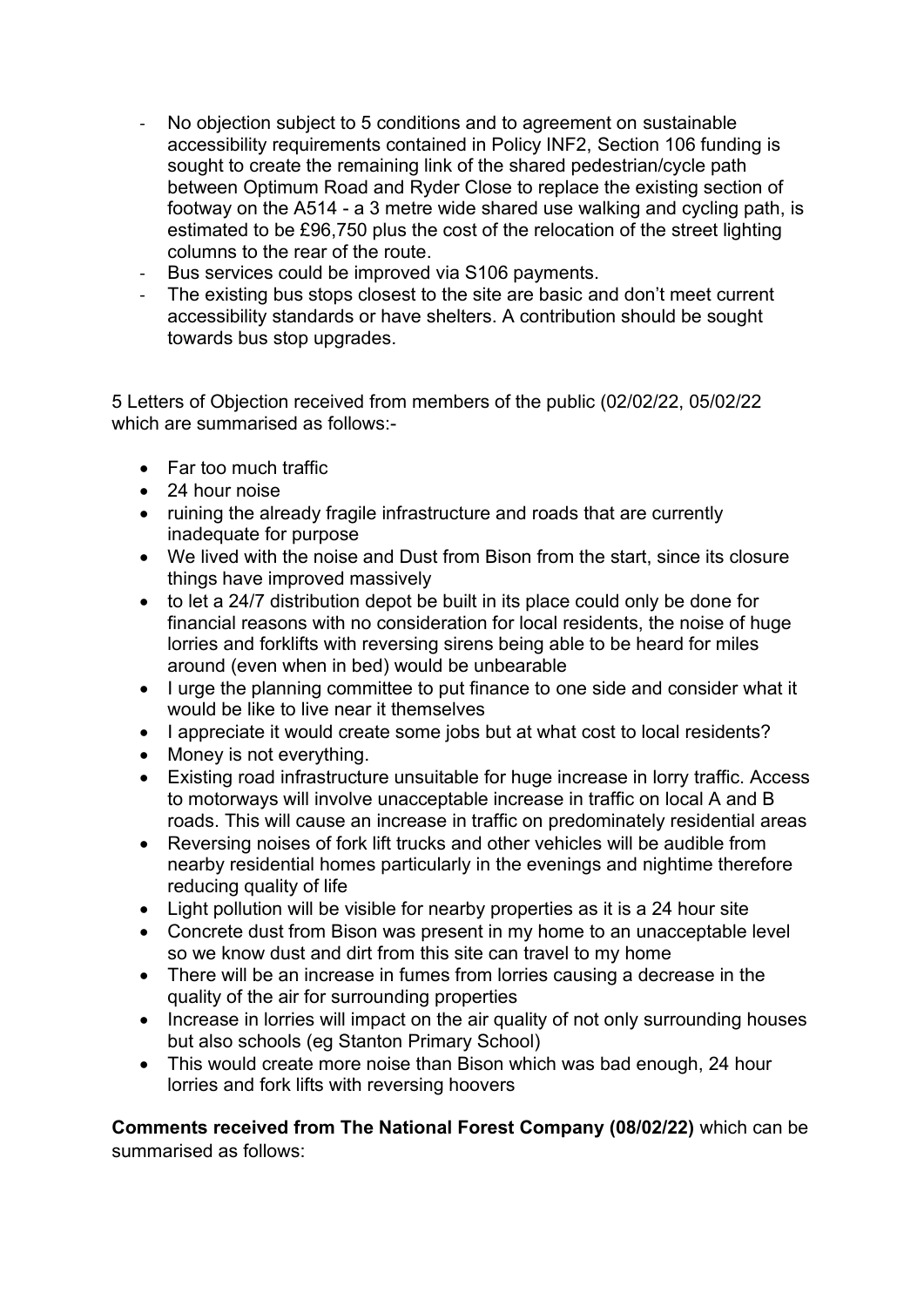- Policy INF8 (The National Forest) of the South Derbyshire Local Plan requires 30% of the site area (or 4.32hectares) should be dedicated National Forest planting.
- The amended plans show 1.98 hectares of on site planting resulting in a shortfall of 2.34hectares.
- This shortfall can be met by a financial contribution of £81,900 (2.34ha x £35,000) towards off site woodland provision to be payable upon the commencement of development.
- Conditions requiring the implementation, management and maintenance of the proposed planting are required.
- Conditions should also be sought to ensure that the retained woodland/scrub is protected during construction.

**Comments received from the LLFA (08/02/22)** which can be summarised as follows:

- Require clarity on: the retention basin and its condition, how much storage it provides and whether maintenance is required for the pond to work as designed. As the site is not proposing any form of SuDS the retention basin would form a key part of the overall sites drainage scheme as it limits the over discharge to 5l/s/ha. The report attached indicates that the LPA may have adopted the pond, can you clarify if this is the case or not?
- Is the 'lack of space' acceptable to the LPA as to why the developer cannot incorporate SuDS such as filter drains and Permeable Paving into the design both these features do not use up any additional space?
- Is it acceptable to the LPA that swales or bio-strips cannot be incorporated into the design?

## **Summary of recommended conditions and S106 contributions as follows:-**

## **Conditions**

- 1 3 yr Commencement
- 2 Dev in accord with amended plans
- 3-7 5 highway conds as advised by Highways
- 8 Remediation condition as advised by Env Agency
- 9 Air Quality condition as advised by Env Health
- 10 Dev in accord with Lighting report, and no other external lighting shall be installed at the site
- 11 Vehicles operating on the site will only use audible reversing alarms of a type agreed with the LPA
- 12 Contamination investigation condition as advised by Env Health